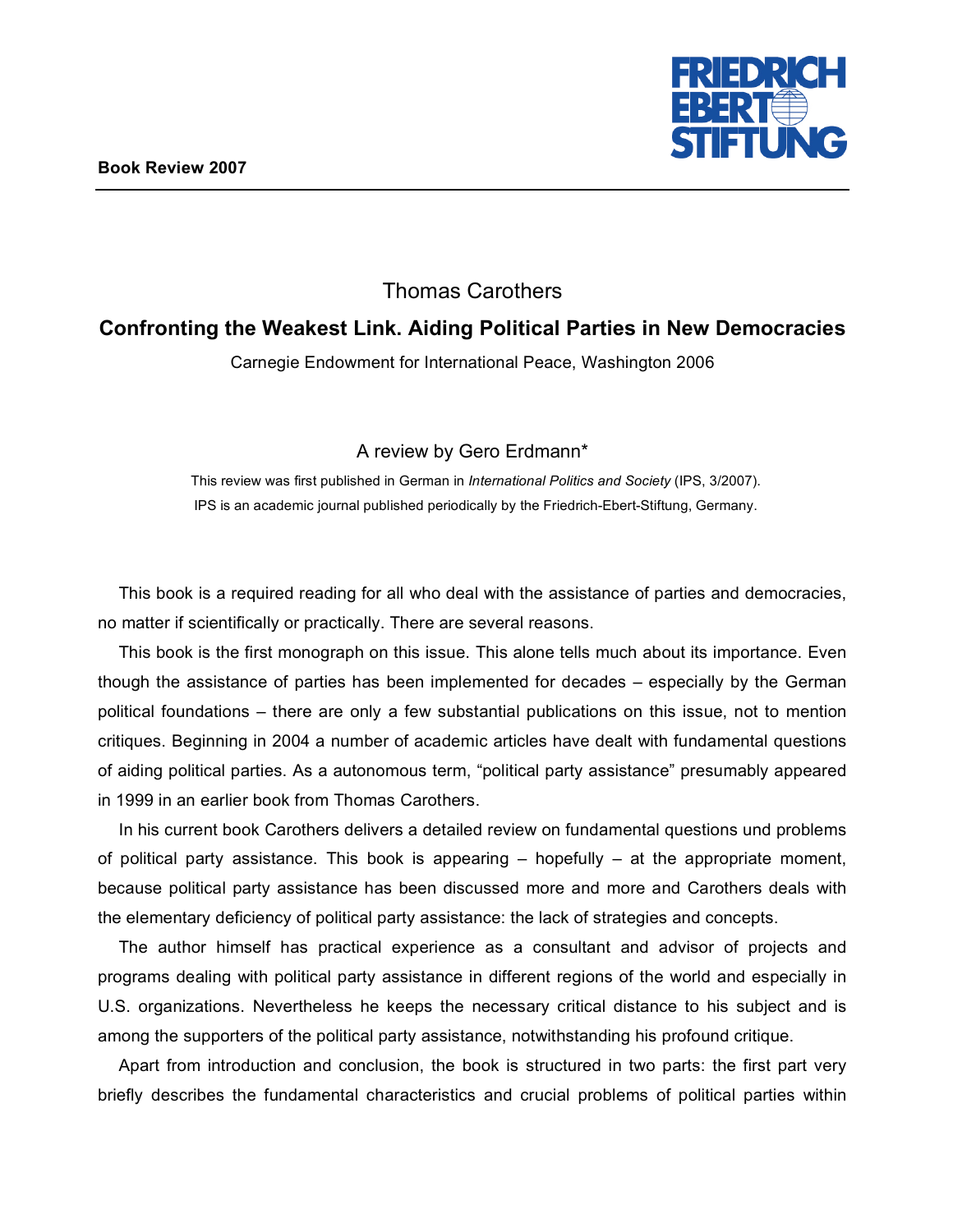young or fragile democracies in Eastern Europe, Latin America, Africa and Asia. The second part analyzes how political party leaders deal with the parties' problems.

Carothers points out that the problems of political parties and the consequent obstacles, concerning the assistance of political parties, are very similar within the different regions. The parties are focused on single and dominating leaders and lack of organization; they are corrupt, ideologically indifferent, dependent on rich financier, and lack roots in their community. The author rightly defers the often-used argumentation for this phenomenon – the young age of these parties – to the field of popular errors. A reference to Latin America alone, with traditions of political parties rooted in the 19<sup>th</sup> century, unmasks this argument  $-$  at least in general.

Carothers recognizes the "Electoralist-from-the-start-Syndrome" as cause for the young parties shortcomings pointed out above: after the regime's transition to democracy, most of the young parties have had barely enough time to establish an efficient party organization which is based on civil society. Instead, they were required to perform as an "electoral party" and to operate as an organization for electoral campaigns – resulting in negative outcomes. In the old democracies, political parties have had decades to establish themselves as electoral parties, passing different forms of organization, as for example mass parties, before they turned into sheer organizations for electoral campaigns. Besides this focus on elections ("electoralism"), the author names other causes for these parties' failings, such as a lack in the rule of law, poverty, and presidential systems. Throughout the book Carothers warns against putting the equally perceived "parties' crisis" within the established democracies on one level with the shortcomings of the parties within the young democracies.

Here you could question if the shortcomings of the political parties across all continents – which are pointed out by Carothers very generally – are really and basically the same. The assumption is obvious that different shortcomings become valid in different dimensions and constellations, as the author himself points out for Central and Eastern Europe. For example multi-ethnic parties, as they are present in Africa, and which generally also are only focused on electoral campaigns, have their own dynamics and problems. But this is a case for the party research dealing with the problems of parties outside of Europe, which goes beyond the scope of this book that deals with the implementation of aiding political parties.

With these shortcomings of parties as a background, the second part analyzes the activities of those who aid political parties. First, the author reviews the actors, their history and limited financial resources. He concisely describes "political party aid", its aims, and the different domestic and

2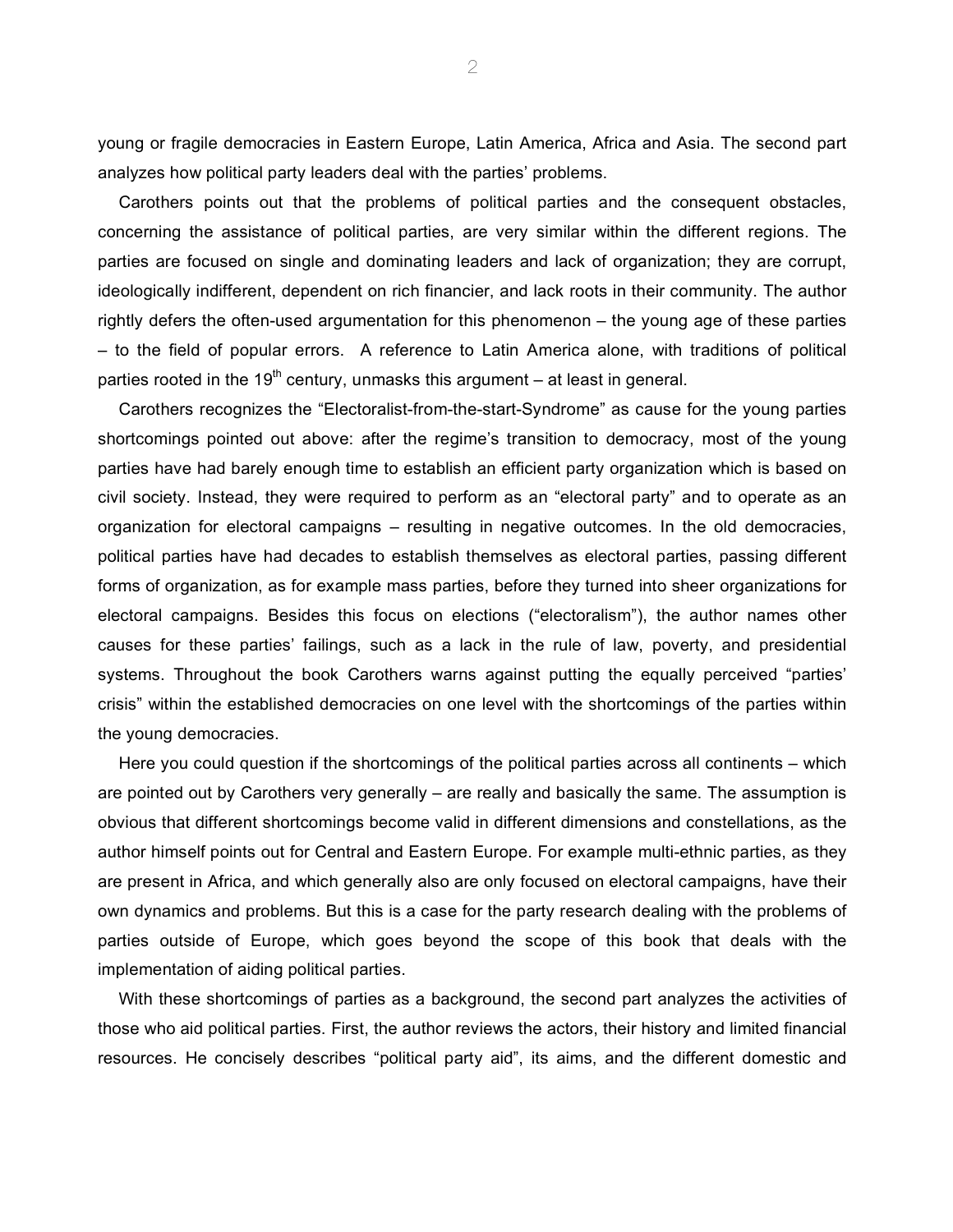international interests. Finally he analyzes the "concepts", "standard measures", and instruments of the assistance of political parties plus their effects.

As a result, Carothers concedes that the political party aid at best only has a minor effect. Most of the measures taken had no "transformational effect". Only sometimes slightly positive effects could be perceived, concerning the electoral campaign process and the organizational strengthening of the parties. Carothers defines "transformational effects" – their pursuit is often more implicit than explicit to the supporters – as an identifiable change in the organizational and functional characteristics of a party, as for example the transformation of a leader-dominated and weakly organized party into a party with strong organization and internal democracy. Following the author, there is nothing pointing to such an effect. He points to the aid for Latin American parties: in the 1970s and 1980s they were in part substantially supported both organizationally and financially by German political foundations like the Friedrich Ebert Foundation or the Konrad Adenauer Foundation; today they are perceived as being in a serious crisis. Another example are the mid-right parties in Central and Eastern Europe that have been aided for over one and a half decade by U.S. and European supporters. Their conditions are almost the same as they used to be in the early 1990s.

Carothers provides several reasons for these limited effects: parties are "difficult organizations". The leadership that normally holds the most power within the organization is not interested in the democratic reforms that its supporters want. These are: internal democracy, financial transparency, and the delegation of power. Political party assistance is hardly possible without collaboration of the leadership, because the leadership can only pursue approaches for democratic reforms in a hidden or indirect manner, if at all.

Further, the model of an idealized "mass party", which is the conceptual basis for the supporters from the established democracies, is an outdated myth from past decades. Since the supporters of this myth are not sure of it (due to the fact that it is also no longer existent in their home countries) the measures they offer for aiding young parties are lacking in coherence and self-confidence. In addition, there are lots of methodical deficiencies, for instance training are too short and too schematic, questionable short-term employment of "experts" without knowledge about the local situation, as well as putting the emphasis on assistance for electoral campaigns instead of longterm support. Many of these methodical deficiencies – especially due to the lack of context sensitivity – seem to concern the inexperienced U.S. institutions and actors. Though the special characteristics of the work of representatives of German Foundations are not appreciated, adequately, this critical overview seems valid for German foundations, as well. This counts, for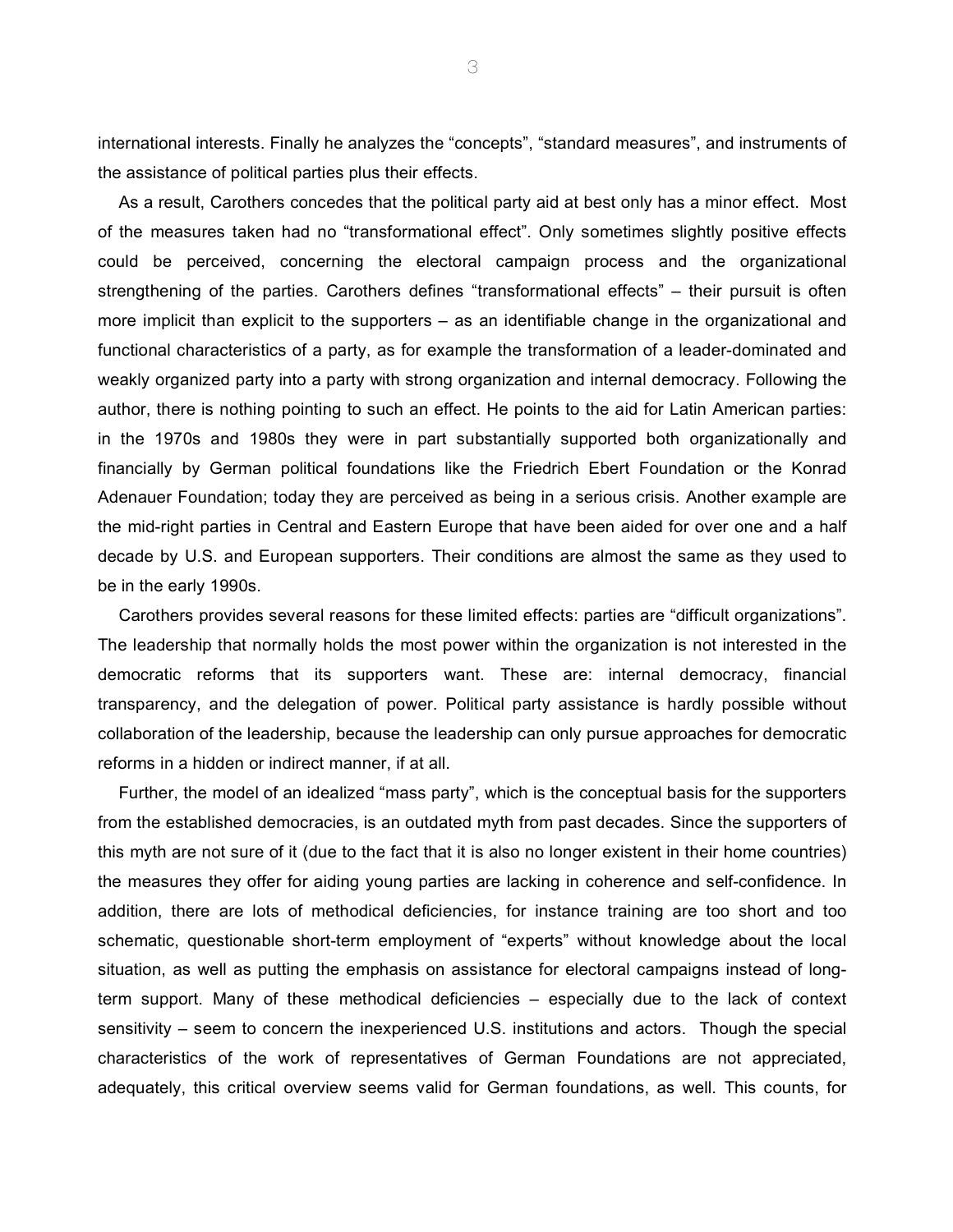example, for vast number of low-level activities: each one of them useful, but their real effect remains doubtful. Also the difference in the reception of the political parties assistance between the local parties' representatives and external supporters – that sometimes is diametrically opposed – must be considered: Following the author, the latter tend to overestimate their own influence.

Finally, Carothers shows the dilemma of eliminating structural deficiencies among the political, economic, social, and cultural conditions – which define the framework for the parties within their communities – with institution-focused and mostly financial limited measures.

Carothers' critique of the missing "effects of transformation" could be easily rejected as overdrawn and unrealistic – especially since the aim of transformation is rarely formulated in an explicit manner. On the one side, there are not enough studies and surveys that would allow verification of Carothers' critique or its rejection (he refers to this lack of information and also shows the supporters' point of view, who regularly portray their projects as much more successful). Conversely, all party leaders operate without explicit strategies and concepts that could quote their aims, the measures, and the instruments used to achieve these goals at a particular point in time. Such criterion would at least indirectly allow substantiation of the efficiency of political party aid. That is a small inadequacy of Carothers' book: he does not sufficiently clarify the voluntarism and deficiencies of political party aid.

Finally, Carothers makes the case against the ambitious and often only implicit goals for transformation for a more modest and realistic approach. He argues against the narrow understanding of political party assistance. If the parties only have a small area for maneuver in a political system the direct aid for political parties yields poor results. At this point the question emerges: is "political party assistance" not conceptually overstretched? Since this point of view deals with the context and framework of the political system in which the parties act. For me, a more proper response seems to be a more integrated and consistent strategy of democracy promotion with political party assistance as one branch.

This book also encourages reconsidering the practices and standard tools of the German political foundations, especially to foster the new discussion on strategies and concepts and thereby rethink some fundamental questions. Part of this discussion is the choice between the sister-party assistance and the multiple party approaches. One reason for this is the ideological and programmatic vagueness of many parties in young democracies or hybrid regimes that complicates close cooperation. Finally, this book clearly shows the boundaries of political party assistance, which must also be part of this debate. That also leads to the question of dealing with dominant governing parties in fragile democracies or hybrid regimes, which hold the absolute

4